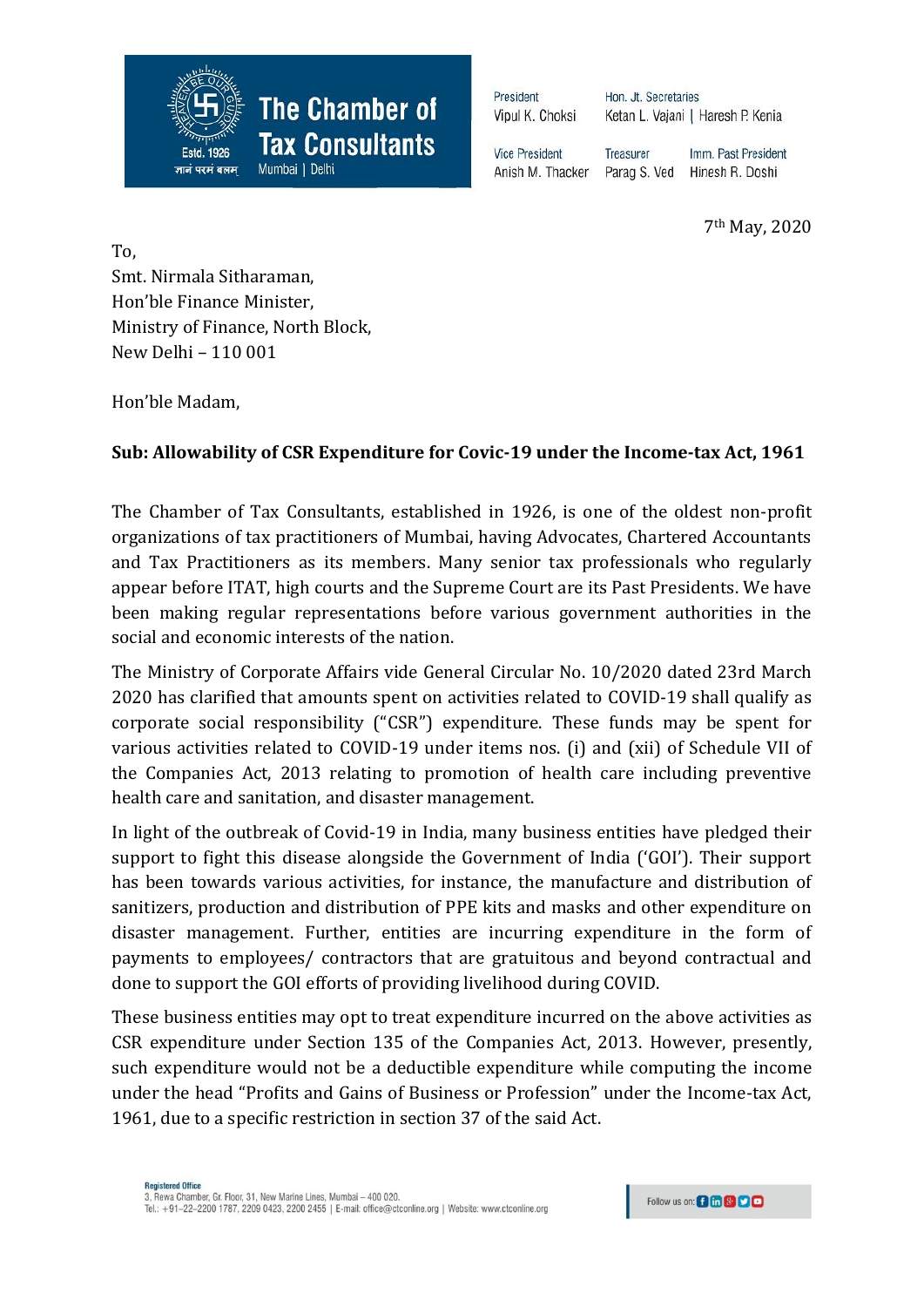

| President             | Hon. Jt. Secretaries              |                     |  |
|-----------------------|-----------------------------------|---------------------|--|
| Vipul K. Choksi       | Ketan L. Vajani   Haresh P. Kenia |                     |  |
| <b>Vice President</b> | <b>Treasurer</b>                  | Imm. Past President |  |
| Anish M. Thacker      | Parag S. Ved                      | Hinesh R. Doshi     |  |

It may not be out of place to mention that due to the lockdown imposed across India to stop the spread of Covid-19, businesses have been forced to shut down and thus, have come to a standstill. Due to the lockdown, income earning capacity and cash flow position of several companies has been greatly affected and consequently, it is becoming even difficult for them to regularly pay wages to its workers/employees. The stoppage of business activities has been causing acute financial stress.

Despite of adverse business and economic situations prevailing worldwide, the business entities have lent their hands to support the Government of India with an objective to control and restrict the spread of Covid-19 in India by providing and making available necessary medical products such as sanitizers, masks, PPE kits and also, by providing funds to enterprises who are engaged in manufacture and production of these products.

Presently, Explanation 2 to Section 37(1) of the Income-tax Act, 1961('the Act') provides that any expenditure incurred relating to CSR activities shall not be deemed to be an expenditure relating to business or profession. Therefore, CSR expenditure for COVID-19 related activities shall not qualify as allowable expenditure while computing the taxable income.

Seen in light of the adverse economic scenarios, business outlook and financial crisis, CSR expenditure on promotion of health care activities so as to fight the COVID-19 pandemic is expenditure incurred towards discharge of socio-economic obligation which is an inherent duty of the business entities. These payments are for the betterment of society at large and in the public interest and as a result, improve the corporate image of the Companies.

Further, when the Business entities are facing difficult times in managing and saving, not only their businesses but also the jobs of their employees, an impetus in the nature of some tax benefit would certainly assist them. A "tax benefit" is always welcomed by the business entities and tax savings resulting therefrom, is utilised in making fresh investments leading to generation of employment opportunities. In the present scenario, if expenditure towards COVID-19 related activities is allowed as deductible expenditure under the Income-tax Act, 1961, then it would not only help the business entities in managing their businesses finances but also, it would promote and encourage more such business entities to come forward and assist the Government in fighting this worldwide pandemic.

The Ministry of Corporate Affairs has already declared that COVID-19 related expenditure would be treated as towards CSR activities. On same lines, the India Inc. is also expecting the Ministry of Finance to take necessary steps to ensure that these expenditures are also allowed as deduction while computing the taxable income.